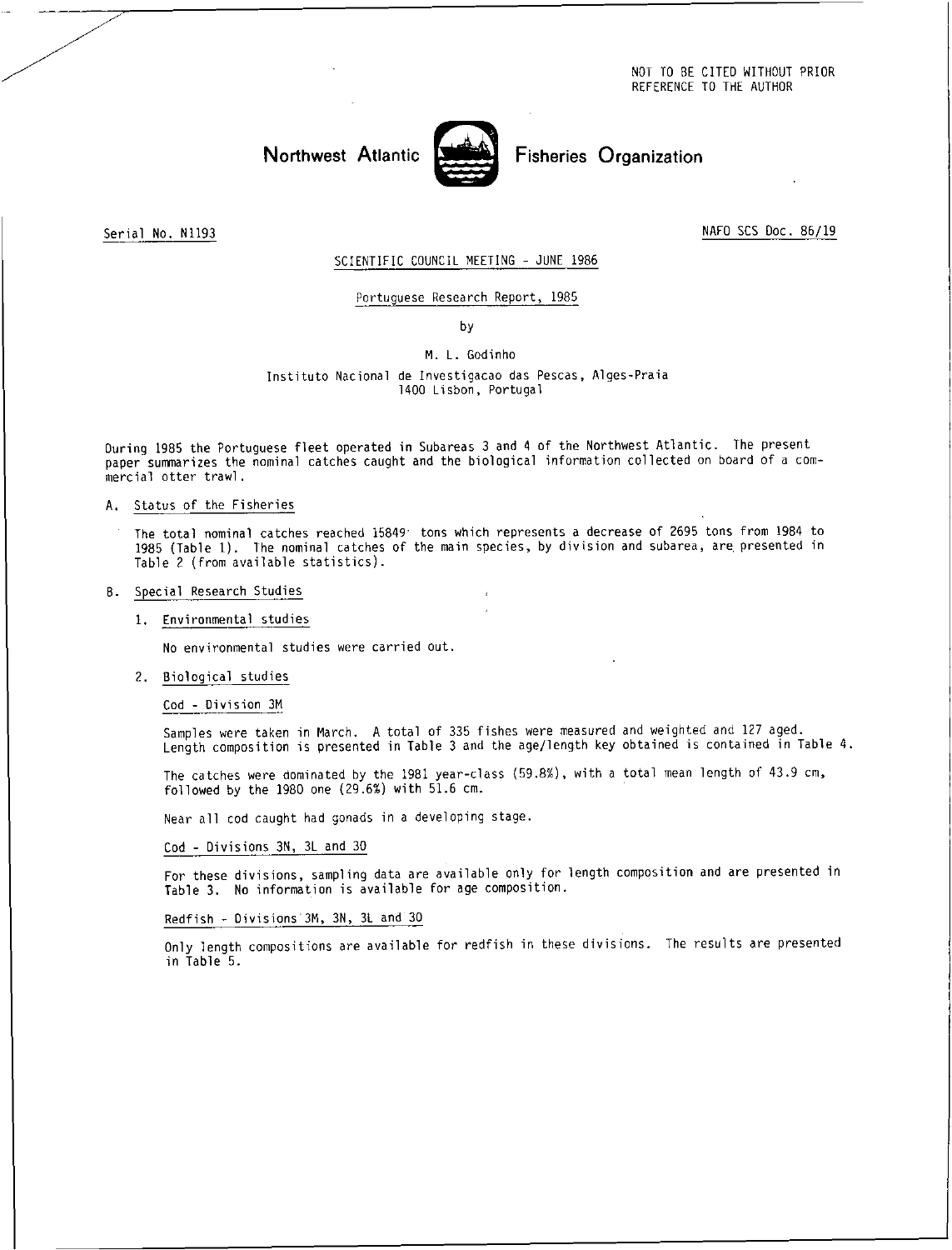| Species                                                                  | .1983                                | 1984                                 | 1985                                 |
|--------------------------------------------------------------------------|--------------------------------------|--------------------------------------|--------------------------------------|
| Atlantic cod<br>Atlantic red fish<br>White hake<br>Silver hake<br>Others | 11837<br>1869<br>2156<br>378<br>2304 | 11170<br>2918<br>2495<br>1714<br>242 | 10085<br>2278<br>1881<br>1338<br>267 |
| Total                                                                    | 16587                                | 18544                                | 15849                                |

Table 1. Portuguese nominal catches (mt) of species in the NATO Area for 1983-85.

Table 2. Portuguese nominal catches (mt) of species by divisions of Subareas 3 and 4, 1985.

| Species                                                                 | ЗΚ                       | 3L                             | 3М                                              | <b>JN</b>                              | 30                                                       | AV                                     | 4 <sub>M</sub> |
|-------------------------------------------------------------------------|--------------------------|--------------------------------|-------------------------------------------------|----------------------------------------|----------------------------------------------------------|----------------------------------------|----------------|
| Atlantic cod<br>Atlantic redfish<br>White hake<br>Silver hake<br>Others | 1445<br>81<br>and i<br>- | 2786<br>ı<br>-<br>$\mathbf{1}$ | 4376<br>1306<br>$\overline{\phantom{a}}$<br>266 | 195<br>890<br>$\overline{\phantom{m}}$ | 413<br>$\overline{\phantom{a}}$<br>1881<br>ta p<br>$-10$ | 870<br>-<br>$\rightarrow$<br>$\bullet$ | w.<br>1338     |
| Total                                                                   | 1526                     | 2788                           | 5948                                            | 1085                                   | 2294                                                     | 870                                    | 1338           |

 $\Delta \sim 300$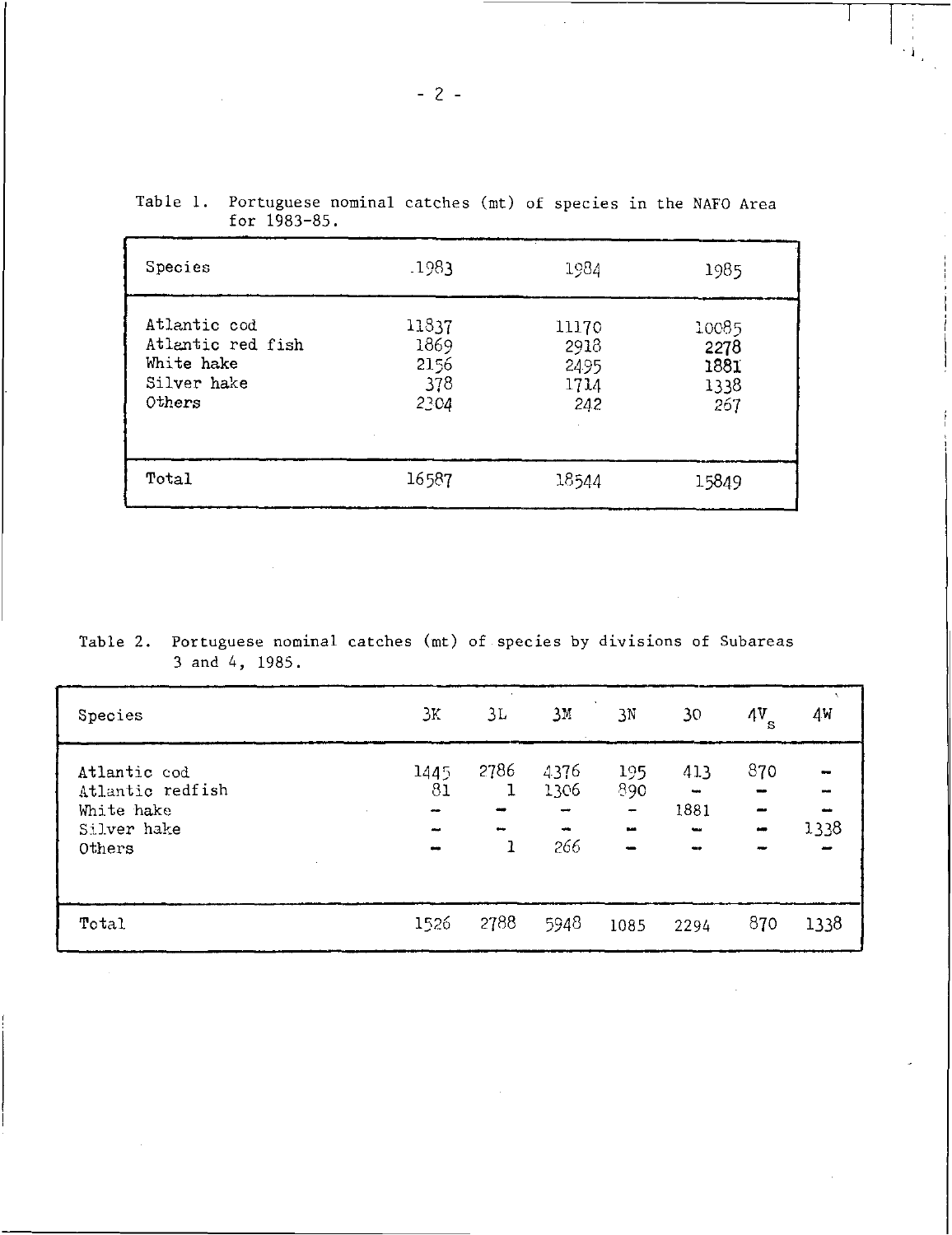| Length<br>$(LT \text{ cm})$                                                                                                                                                                                                                                      | 3M<br>March                                                                                                                                                                                                             | 3N<br>March                                                                                                                                                    | 31,<br>March                                                                                                                                                                                    | 30<br>March                                                                                                                                            | April                                                                                      |
|------------------------------------------------------------------------------------------------------------------------------------------------------------------------------------------------------------------------------------------------------------------|-------------------------------------------------------------------------------------------------------------------------------------------------------------------------------------------------------------------------|----------------------------------------------------------------------------------------------------------------------------------------------------------------|-------------------------------------------------------------------------------------------------------------------------------------------------------------------------------------------------|--------------------------------------------------------------------------------------------------------------------------------------------------------|--------------------------------------------------------------------------------------------|
| $18\,$<br>21<br>24<br>27<br>30<br>33<br>36<br>$\frac{39}{42}$<br>45<br>48<br>51<br>54<br>57<br>60<br>63<br>66<br>69<br>72<br>$^{75}_{78}$<br>$\overline{8}$<br>84<br>87<br>90<br>93<br>96<br>99<br>102<br>105<br>108<br>111<br>$114$<br>117<br>120<br>123<br>126 | 3,0<br>6,0<br>17,9<br>26, 9<br>98,5.<br>170,1<br>164, 2<br>158,2<br>101,5<br>$\bf 86$ , $\bf 6$<br>32,3<br>44,8<br>17,9<br>11,9<br>6,0<br>14,9<br>17,9<br>11,9<br>3,0<br>$\overline{\phantom{a}}$<br>3,0<br>$\bar{3,0}$ | 3,7<br>6,1<br>34,3<br>50, 2<br>79,6<br>93,0<br>133,4<br>133,4<br>88,1<br>83,2<br>74,7<br>53,9<br>40,4<br>44,1<br>41,6<br>22,0<br>8,7<br>4,9<br>-<br>2,4<br>2,4 | 4,2<br>17.5<br>30,0<br>50,0<br>72,4<br>90, 8<br>109,9<br>103, 2<br>113,2<br>93,3<br>86,6<br>69,1<br>51,6<br>50,0<br>26,6<br>13,3<br>6,7<br>3,3<br>$\mathbf{r}$<br>5,0<br>0,8<br>1,7<br>-<br>0,8 | 50,0<br>12,5<br>12,5<br>62,5<br>62,5<br>50,0<br>37,5<br>75,0<br>37,5<br>137,5<br>50,0<br>87,5<br>100,0<br>37,5<br>37,5<br>62,5<br>25,0<br>50,0<br>12,5 | 4,7<br>14,2<br>227,5<br>440,8<br>232,2<br>42,7<br>28,4<br>4,7<br>4,7                       |
| Total                                                                                                                                                                                                                                                            | 1000                                                                                                                                                                                                                    | 1000,1                                                                                                                                                         | $1000 -$                                                                                                                                                                                        | 1,000                                                                                                                                                  | 999,9                                                                                      |
| Mean length<br>$(LT \nm)$                                                                                                                                                                                                                                        | 496                                                                                                                                                                                                                     | 485                                                                                                                                                            | 477                                                                                                                                                                                             | 769                                                                                                                                                    | 317                                                                                        |
| Nº fish measured                                                                                                                                                                                                                                                 | 335                                                                                                                                                                                                                     | 817                                                                                                                                                            | 1021                                                                                                                                                                                            | 80                                                                                                                                                     | 95                                                                                         |
| Nº samples                                                                                                                                                                                                                                                       | 3                                                                                                                                                                                                                       | $\boldsymbol{8}$                                                                                                                                               | 17                                                                                                                                                                                              | 1                                                                                                                                                      | $\mathbf{I}% _{t}\left  \mathbf{I}_{t}\right  =\mathbf{I}_{t}\left  \mathbf{I}_{t}\right $ |

Table 3. Length composition of cod sampled.

 $-3-$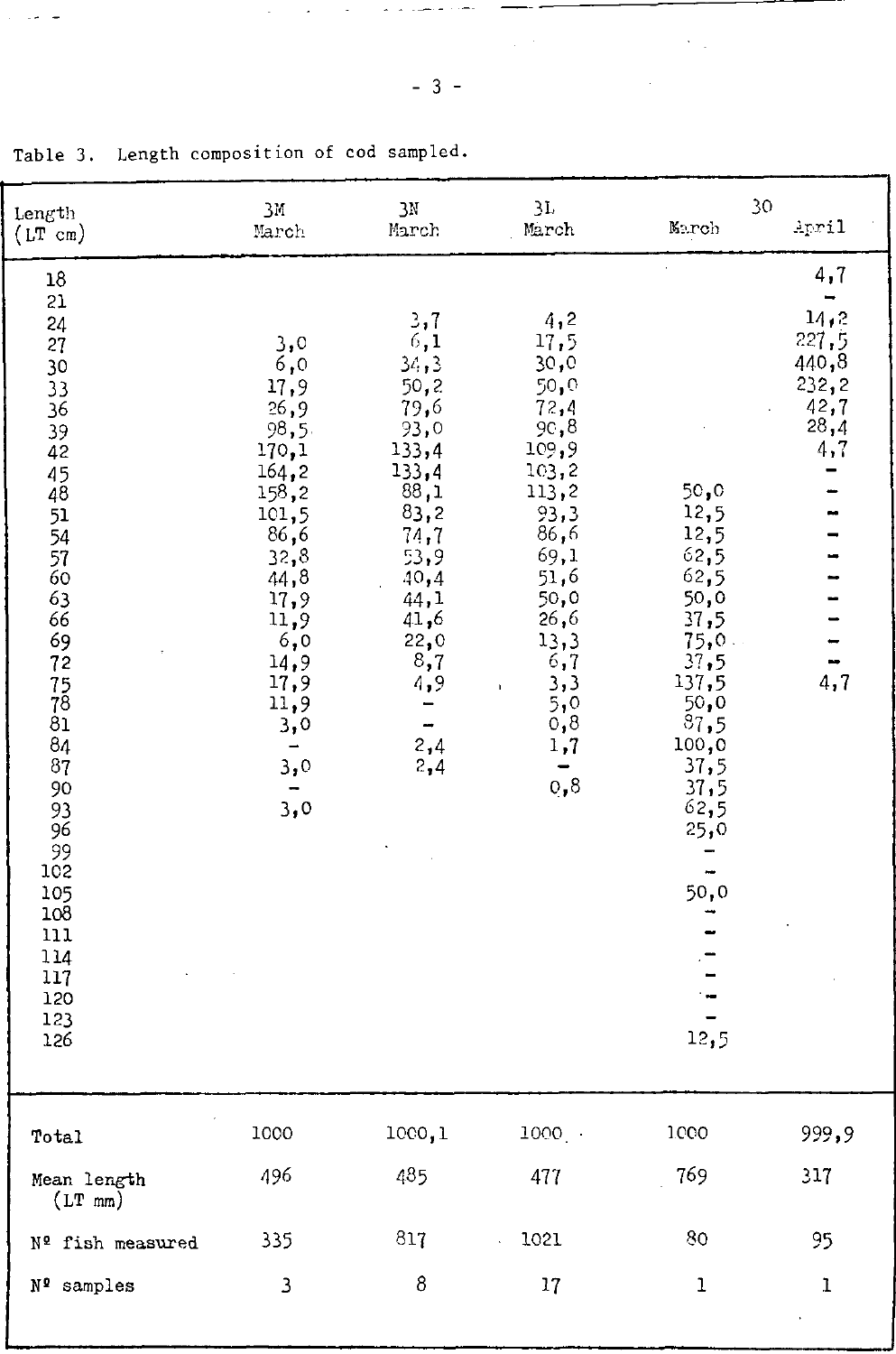| Total<br>Length<br>(cm)                                                                                                                                        | $\coprod$                                       | IV                                                                                                                               | V                                                                                                                 | VI     | <b>VII</b><br>$\sqrt{2}$                    | VIII | IX           | No.<br>Aged                                                                                                                                                             |  |
|----------------------------------------------------------------------------------------------------------------------------------------------------------------|-------------------------------------------------|----------------------------------------------------------------------------------------------------------------------------------|-------------------------------------------------------------------------------------------------------------------|--------|---------------------------------------------|------|--------------|-------------------------------------------------------------------------------------------------------------------------------------------------------------------------|--|
| 18<br>21<br>24<br>27<br>30<br>33<br>36<br>39<br>42<br>45<br>48<br>51<br>54<br>57<br>60<br>63<br>66<br>69<br>72<br>75<br>78<br>81<br>84<br>87<br>90<br>93<br>96 | $\mathbf{1}$<br>$\overline{a}$<br>$\frac{1}{2}$ | $\begin{array}{c} 2 \\ 6 \\ 5 \end{array}$<br>10<br>$\overline{\mathbf{3}}$<br>10<br>11<br>$\begin{array}{c} 7 \\ 2 \end{array}$ | $\mathbf 1$<br>$\overline{c}$<br>$\frac{3}{6}$<br>10<br>$\begin{array}{c} 9 \\ 8 \\ 1 \end{array}$<br>$\mathbf 1$ | 343232 | $\,1$<br>$\frac{2}{5}$<br>-<br>$\mathbf{1}$ |      | $\bf{1}$     | $\begin{array}{c} 1 \\ 2 \\ 6 \\ 7 \end{array}$<br>10<br>$\overline{4}$<br>12<br>14<br>13<br>12<br>9<br>$11\frac{5}{4}$<br>42445 -<br>$\frac{1}{1}$<br>-<br>$\mathbf 1$ |  |
| Total                                                                                                                                                          | $\overline{3}$                                  | 56                                                                                                                               | 41                                                                                                                | 17     | 9 <sup>°</sup>                              |      | $\mathbf{1}$ | 127                                                                                                                                                                     |  |
| $\%$                                                                                                                                                           | 11.0                                            | 59.8                                                                                                                             | 29.6                                                                                                              | 6.1    | 2.8                                         |      | 0.3          | 99.7                                                                                                                                                                    |  |
| Total mean<br>length (cm)                                                                                                                                      | 33.5                                            | 43.9                                                                                                                             | 51.6                                                                                                              | 66.8   | 77.1                                        |      | 93.0         |                                                                                                                                                                         |  |
| Total mean<br>weight $(gr)$                                                                                                                                    | 283                                             | 698                                                                                                                              | 1516                                                                                                              | 2797   | 4439<br>$\mathbf{r}$                        |      | 8000         |                                                                                                                                                                         |  |

Table 4. Age Length Key for Cod-Division 3M, March 1985.

 $\sim$